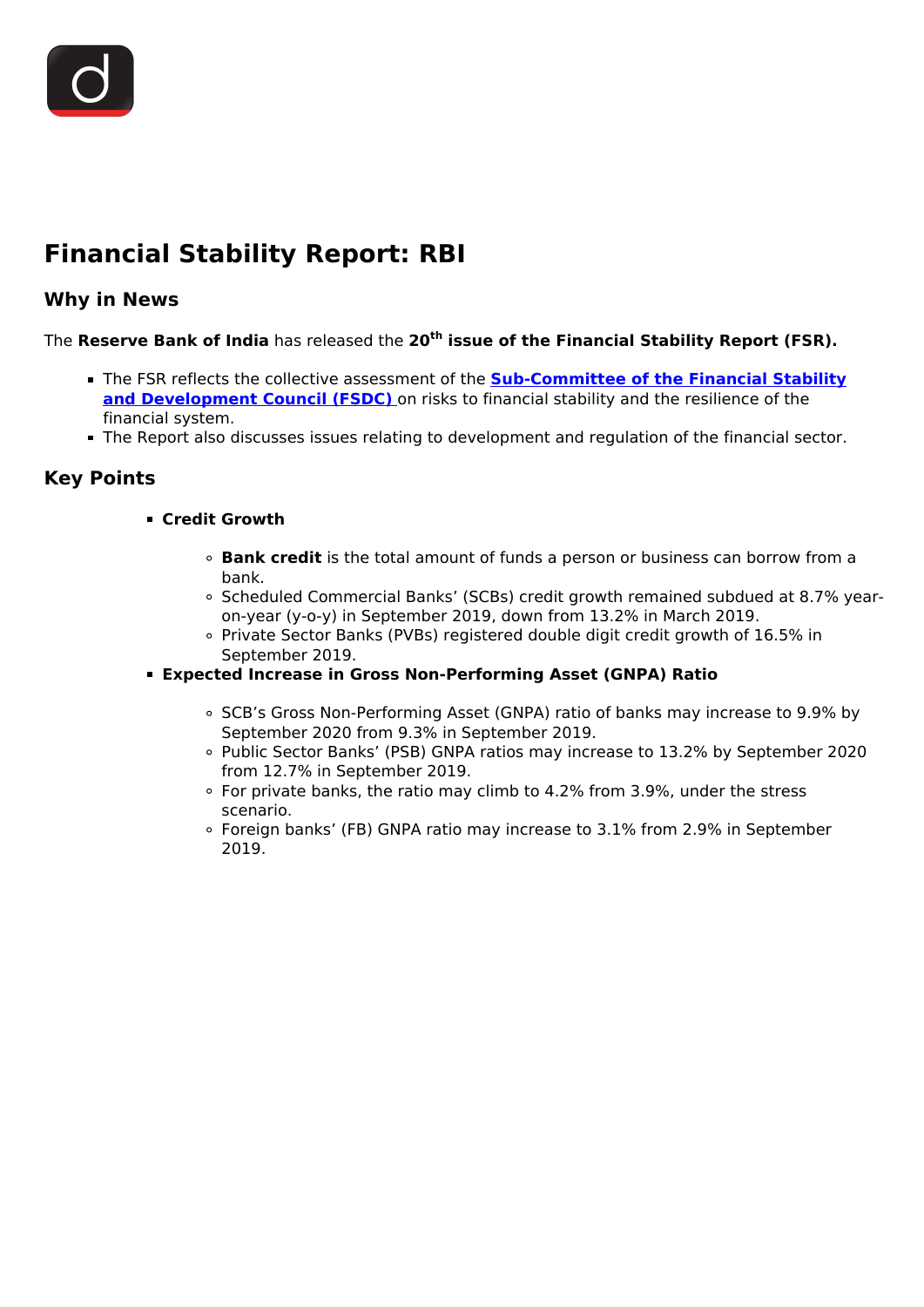

#### **Non-Performing Asset**

- Non-Performing Assets (NPA) refer to a classification for loans or advances that are in default or are in arrears on scheduled payments of principal or interest.
- In most cases, debt is classified as non-performing, when the loan payments have not been made for a minimum period of 90 days.
- Gross non-performing assets are the sum of all the loans that have been defaulted by the individuals who have acquired loans from the financial institution.
- Net non-performing assets are the amount that is realized after provision amount has been deducted from the gross non-performing assets.
- All banks' **Capital to Risk-weighted Assets Ratio (CRAR)** improved to 15.1% in September 2019 from 14.3% in March 2019, following the recapitalisation of PSBs by the government.
	- **CRAR** is a measurement of a bank's available capital expressed as a percentage of a bank's risk-weighted credit exposures. It is **also known as the Capital Adequacy Ratio (CAR).**
	- $\circ$  CAR = (Tier 1 Capital + Tier 2 Capital)/Risk weighted Assets
	- **Tier-1 capital,** or core capital, consists of equity capital, ordinary share capital, intangible assets and audited revenue reserves. Tier-1 capital is the capital that is permanently and easily available to cushion losses suffered by a bank without it being required to stop operating.
	- **Tier-2 capital** comprises unaudited retained earnings, unaudited reserves and general loss reserves. This capital absorbs losses in the event of a company winding up or liquidating
- **Provision Coverage Ratio (PCR)** of all SCBs rose to 61.5% in September 2019 from 60.5% in March 2019 implying increased resilience of the banking sector.
	- Provisioning Coverage Ratio (PCR) refers to the prescribed percentage of funds to be set